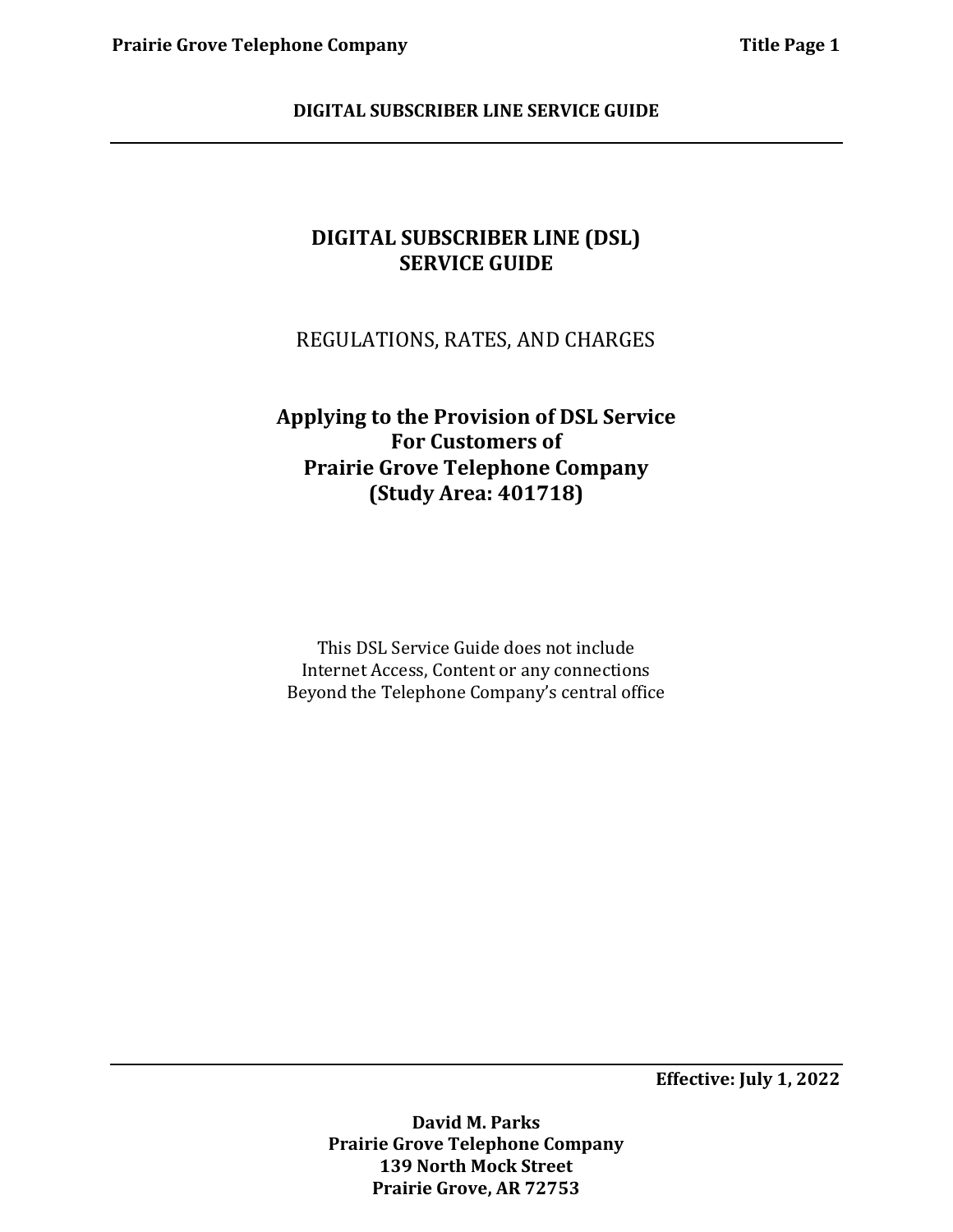#### **TABLE OF CONTENTS**

|                                     |                                 | PAGE |  |
|-------------------------------------|---------------------------------|------|--|
| <b>EXPLANATION OF ABBREVIATIONS</b> |                                 |      |  |
| 1.                                  | General                         | 3    |  |
| 2.                                  | <b>Terms and Conditions</b>     | 7    |  |
| 3.                                  | Digital Subscriber Line Service | 15   |  |
| 4.                                  | <b>Rates and Charges</b>        | 18   |  |

**Effective: July 1, 2022**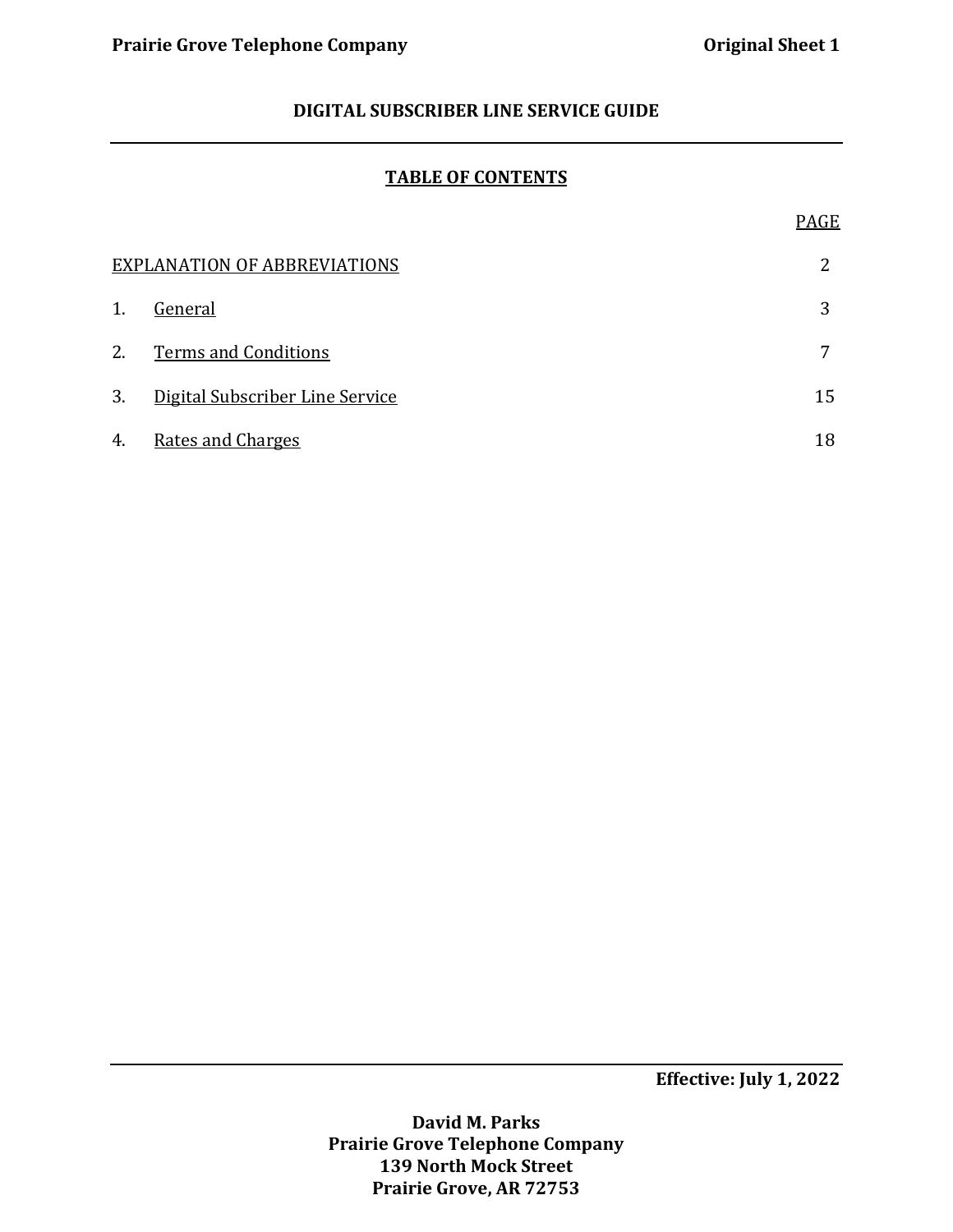# **EXPLANATION OF ABBREVIATIONS**

| ADSL           |                              | Asymmetric Digital Subscriber line Access Service |
|----------------|------------------------------|---------------------------------------------------|
| CBOL           | $\sim$                       | <b>Consumer Broadband Only Loop</b>               |
| C <sub>0</sub> |                              | <b>Central Office</b>                             |
| <b>CDP</b>     | $\sim$                       | <b>Customer Designated Premises</b>               |
| <b>DSL</b>     |                              | - Digital Subscriber Line                         |
| DSLAM          | $\blacksquare$               | Digital Subscriber Line Access Multiplexer        |
| <b>ETS</b>     | $\blacksquare$               | <b>Ethernet Transport Service</b>                 |
| <b>ISP</b>     |                              | - Internet Service Provider                       |
| kbps           | $\sim$                       | kilobits per second                               |
| LAN            |                              | - Local Area Network                              |
| Mbps           |                              | - Megabits per second                             |
|                |                              | MM-VCC - Multimedia Virtual Circuit Channel       |
| <b>NIC</b>     |                              | - Network Interface Card                          |
| <b>NID</b>     | $\blacksquare$               | Network Interface Device                          |
| SDSL           | $\blacksquare$               | Symmetric Digital Subscriber Line                 |
| <b>SWC</b>     | $\omega_{\rm c}$             | Serving Wire Center                               |
| <b>VPCP</b>    | $\qquad \qquad \blacksquare$ | Volume Pricing Commitment Plan                    |
|                |                              |                                                   |

**Effective: July 1, 2022**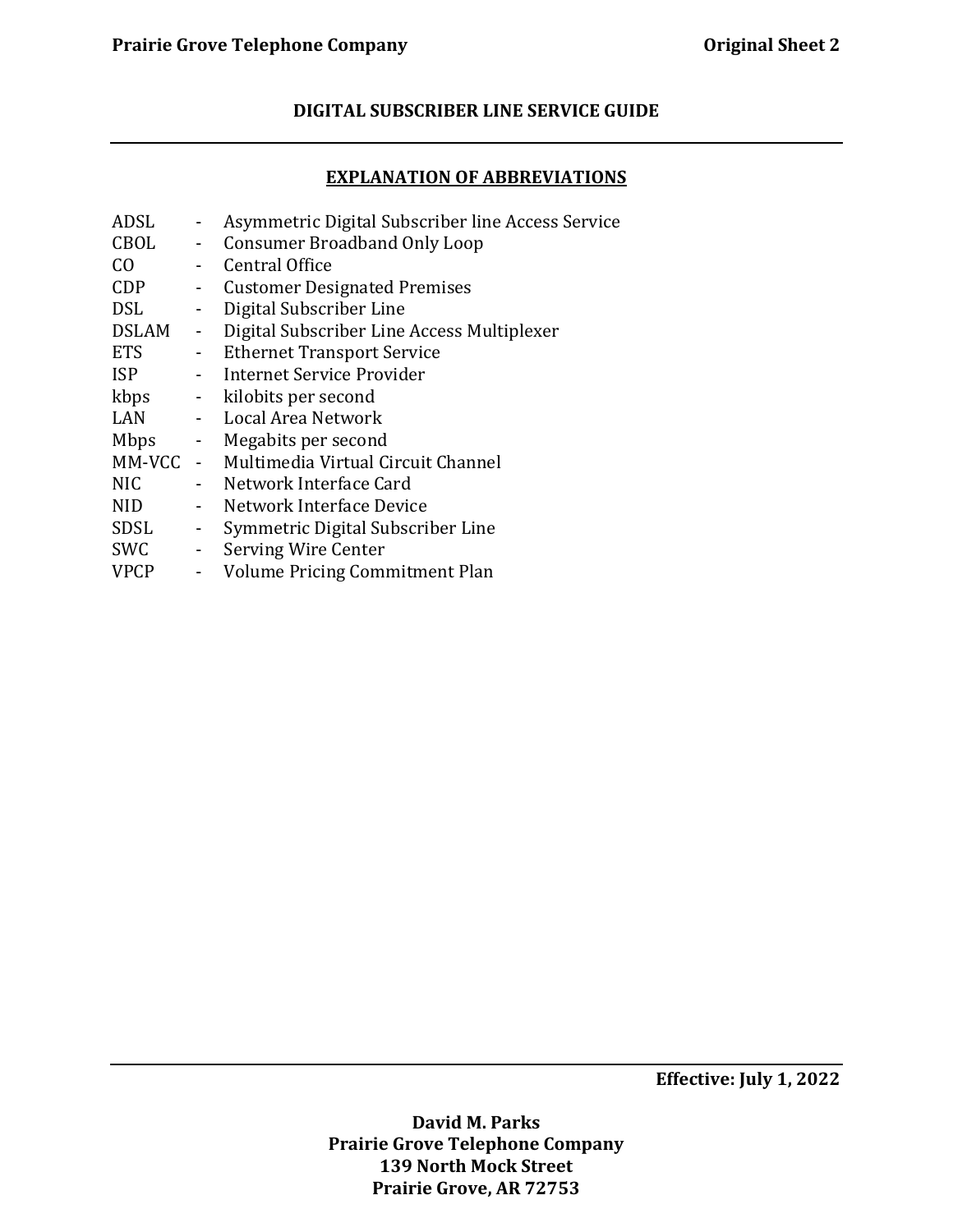#### 1. General

- 1.1 Application of Tariff Rates, Terms and Conditions
- 1.1.1 This Tariff contains the rate, terms and conditions applicable to the Provision of Wireline Broadband Internet Transport Services (WBITS), Hereinafter collectively or individually referred to as "Service", by **Prairie Grove Telephone Company**, hereinafter referred to as the "Telephone Company."
- 1.1.2 Service is furnished subject to the jurisdiction of the Federal Communications Commission ("FCC") pursuant to Title II of the Communications Act of 1934, As Amended, (47 USC 201-276) on a common-carriage permissively detariffed basis available to Network Service Providers, as defined following, for connection to end user Customers.
- 1.1.3 The Telephone Company offers Service where technically feasible within its incumbent local exchange carrier (ILEC) exchange boundaries. The Telephone Company's serving area(s) are identified as a study area with a distinct study area code(s) of **401718**.
- 1.1.4 As set forth in this Tariff the provision of such Service (by the Telephone Company) does not constitute a shared undertaking with the Customer for the furnishing of any service.
- 1.1.5 The Telephone Company may, from time to time, at its sole discretion modify the Rates, Terms and Conditions. Any modifications will become effective thirty (30) days after both mailing by United States Postal Service a copy of the revised Rates, Terms and Conditions to all Customers currently a party to an executed agreement as described in Section 2.5 following and posting of such revised Rates, Terms and Conditions on the Telephone Company's internet web site.
- 1.1.6 Service is furnished subject to the availability of facilities and subject to transmission, atmospheric and like conditions. By accepting Service from the Telephone Company, the Customer accepts these rates, terms and conditions as a binding agreement.

**Effective: July 1, 2022**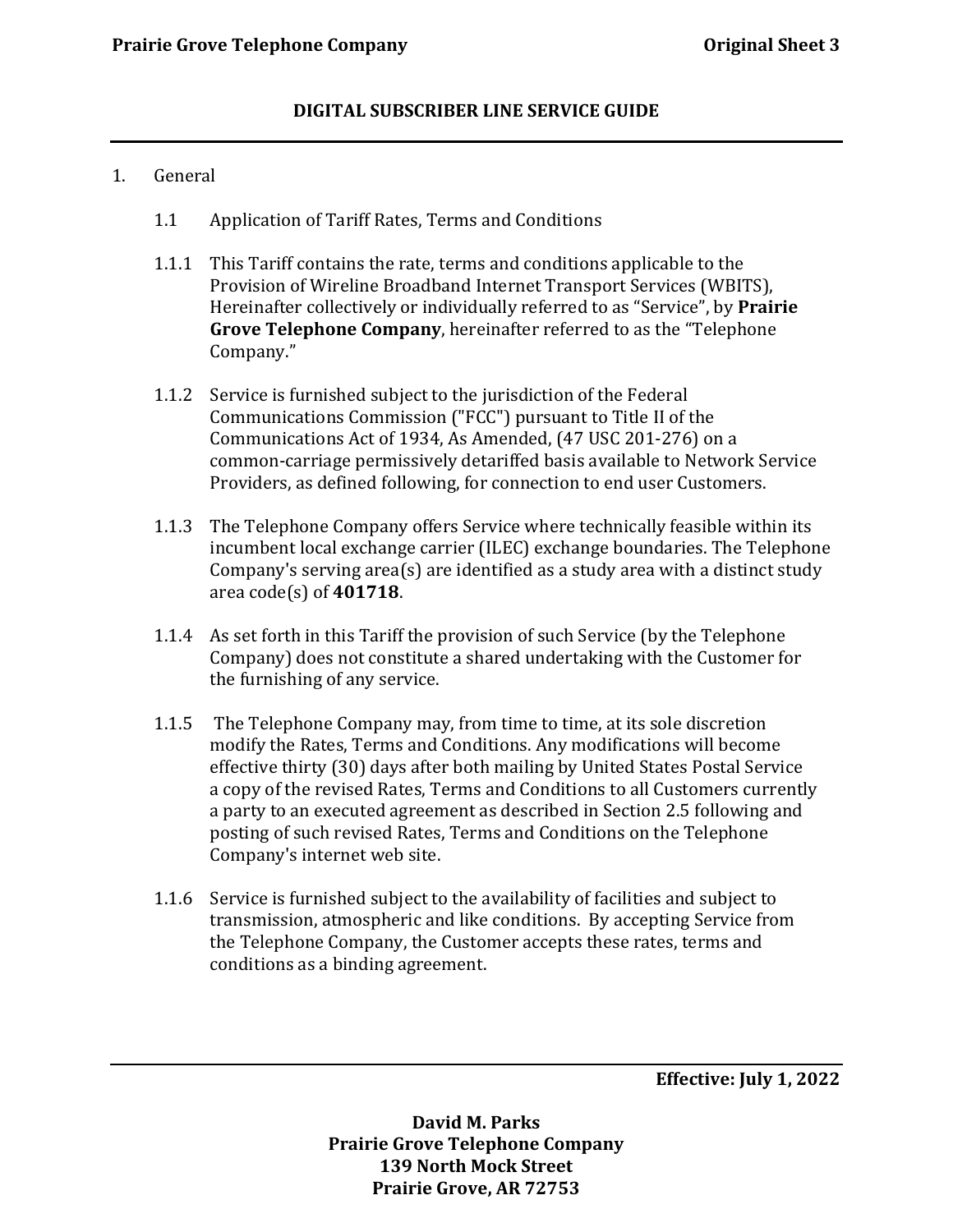#### 1. General – (Cont'd)

#### 1.2 Definitions

Certain terms used herein are defined as follows:

#### Consumer Broadband Only Loop

The term "Consumer Broadband Only Loop" when used in the context of Digital Subscriber Line Service Guide refers to the provision of Services over a line that Does not also carry local exchange switched voice telephone service to the Customer premise

#### Customer(s)

The term "Customer(s)" denotes any individual, partnership, association, jointstock company, trust, corporation, or governmental entity or other entity which subscribes to the services offered under this tariff. As set forth herein, a Customer is responsible for the payment of charges and for compliance with all applicable terms of the regulations, rates and charges.

#### Customer Designated Premises

The term "Customer Designated Premises" denotes the premises specified by the Customer for the provision of Service.

#### Customer Provided Equipment

The term "Customer Provided Equipment" denotes the terminal equipment or facilities provided by persons other than the Telephone Company and connected to the Telephone Company's Services and/or facilities.

# Digital Subscriber Line (DSL) Access Service Connection Point

The term "Digital Subscriber Line (DSL) Access Service Connection Point" is a location designated by the Company that serves as an aggregation point for the collection of Company WBITS traffic from multiple Digital Subscriber Line Access Multiplexers.

**Effective: July 1, 2022**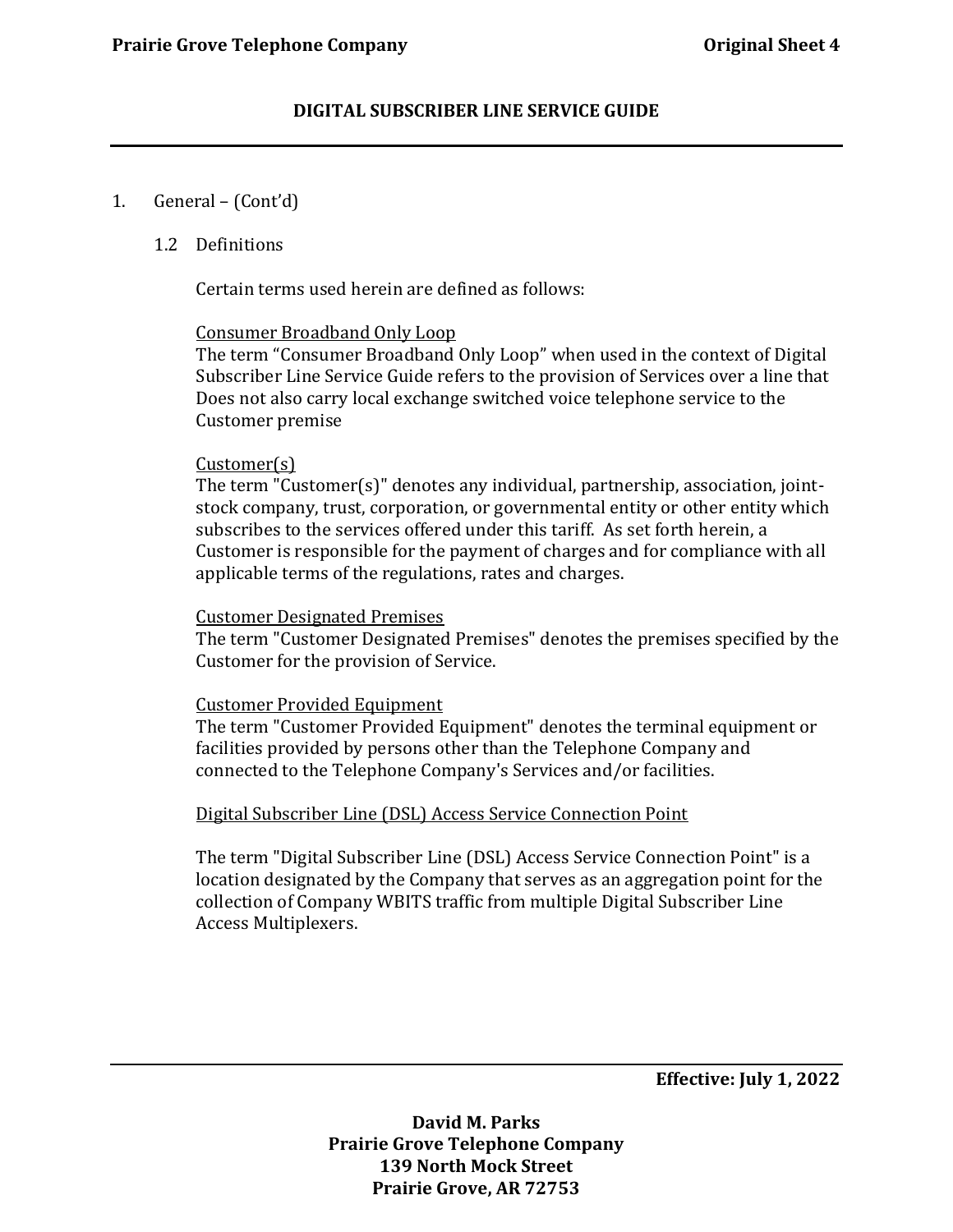# 1. General – (Cont'd)

1.2 Definitions – (Cont'd)

### Ethernet

The term "Ethernet" denotes a high speed networking technology utilizing a packet-based Ethernet protocol. Ethernet enables broadband multimedia traffic (i.e., voice, data and video) to be carried over the same network.

#### Incumbent Local Exchange Carrier

The term "Incumbent Local Exchange Carrier" denotes the same meaning as section 251(h) of the Communications Act, as Amended 47 U.S.C. 251(h)(1).

#### Internet Protocol (IP)

The Internet Protocol (IP) is the protocol or industry standard method by which data is sent from one computer to another on the Internet.

#### Internet Service Provider (ISP)

An Internet Service Provider (ISP) is an organization that supplies access to the Internet.

#### National Exchange Carrier Association (NECA) Tariff F. C.C. No.5

The National Exchange Carrier Association (NECA) Tariff F. C. C. No. 5 is the interstate access tariff filed by NECA on behalf of members of NECA.

**Effective: July 1, 2022**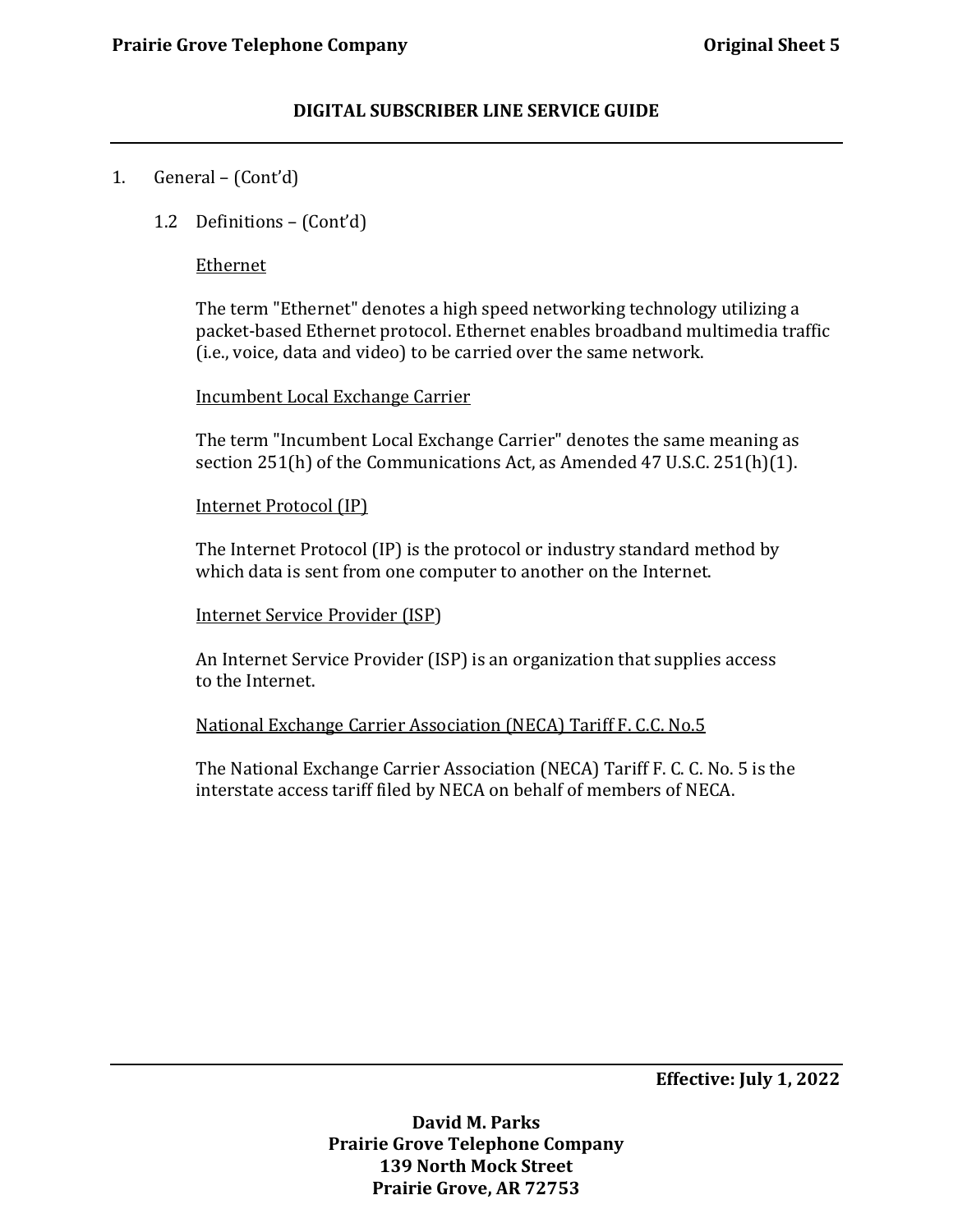# 1. General – (Cont'd)

1.2 Definitions – (Cont'd)

### Network Service Providers

Internet Service Providers (ISPs) or Network Service Providers supply retail services to end user customers based on transmission of data through use of Internet Protocol (IP).

# Rates, Terms and Conditions

The term "rates, terms, and conditions" denotes this document in its entirety comprising the rates, terms, and conditions applicable to the provision of Service to Customer(s) by the Telephone Company.

#### Service

The term "Service" denotes the offerings of the Telephone Company comprising of Wireline Broadband Internet Transport Service (WBITS).

### Service Application

The term "Service Application" denotes a standard order form which includes all necessary billing, technical, and other pertinent information which will enable the Telephone Company to provide the Service as required.

# Telephone Company

The term "Telephone Company" denotes all issuing carriers and its affiliates, unless the context indicates otherwise.

# Wireline Broadband Internet Transport Service (WBITS)

Wireline Broadband Internet Transport Service (WBITS) is an access data technology service that provides high-speed connections to the Telephone Company's end user Customers over existing local exchange service facilities for provision broadband services employing Internet Protocol (IP).

**Effective: July 1, 2022**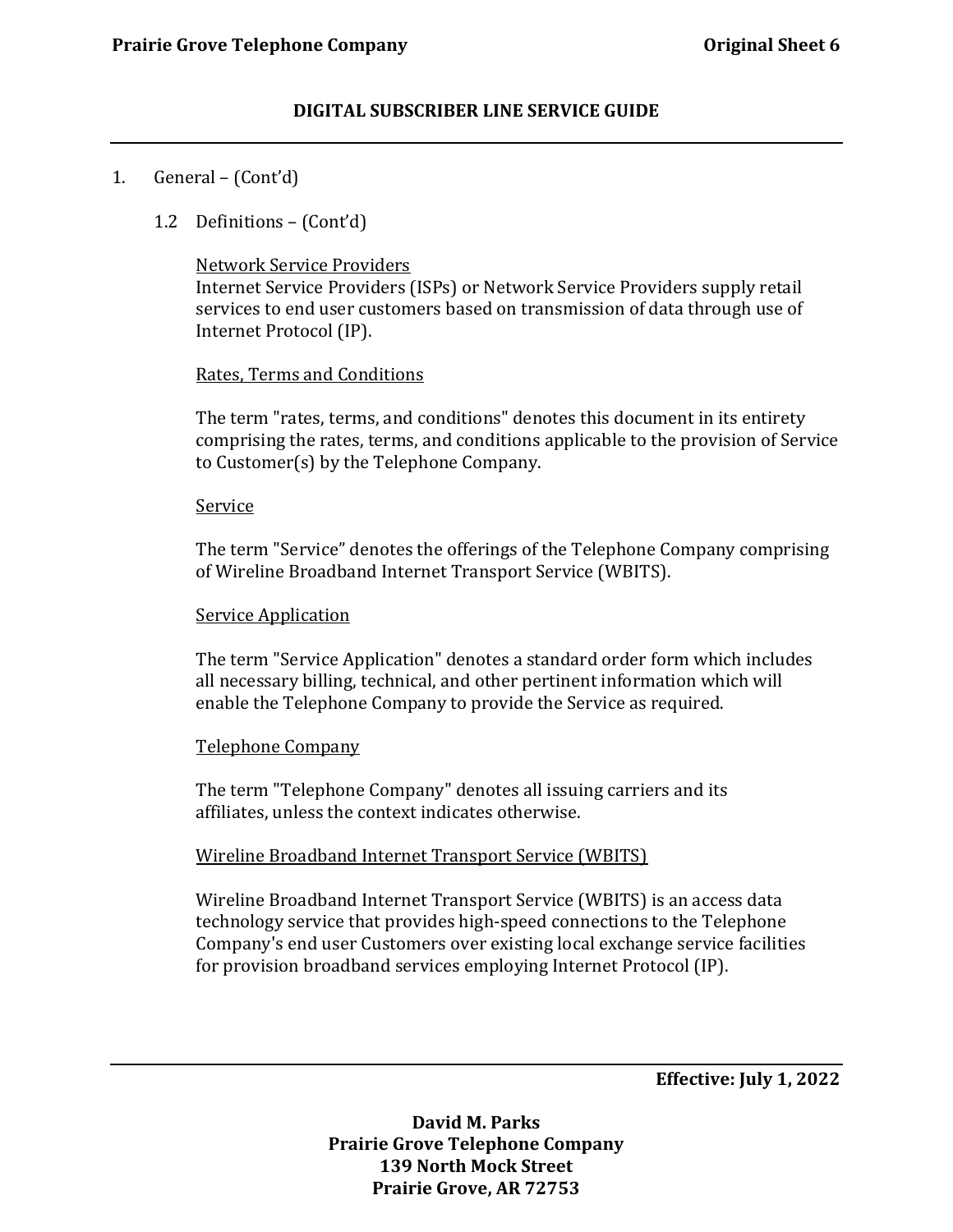### 2. Terms and Conditions

- 2.1 Undertaking of the Telephone Company
- 2.1.1 Scope
	- (A) The Telephone Company does not undertake to transmit messages Under this tariff.
	- (B) The Telephone Company shall be responsible only for the installation, Operation and maintenance of the Services it provides.
	- (C) The Telephone Company will, for maintenance purposes, test its Service Only to the extent necessary to detect and/or clear troubles.
	- (D) The Telephone Company does not warrant that its facilities and Services Meet standards other than those set forth in this tariff.
- 2.1.2. Limitations
	- (A) The Services are offered subject to the availability of facilities and the other provisions of these regulations, rates and charges.
	- (B) The Telephone Company is providing only facilities and services associated with such facilities (as outlined in this document) to the Customer for communications purposes.
	- (C) The Telephone Company maintains the right to deny Service to any Customer which fails to abide by the rules and regulations of these terms, rates and charges, or other applicable regulations, rules, or laws.
- 2.2 Obligations of the Customer
- 2.2.1 The Customer shall reimburse the Telephone Company for damages to Telephone Company facilities utilized to provide services under this tariff caused by the negligence or willful act of the customer or resulting from the customers improper use of the Telephone Company facilities, or due to malfunction of any facilities or equipment provided by other than the Telephone Company.

**Effective: July 1, 2022**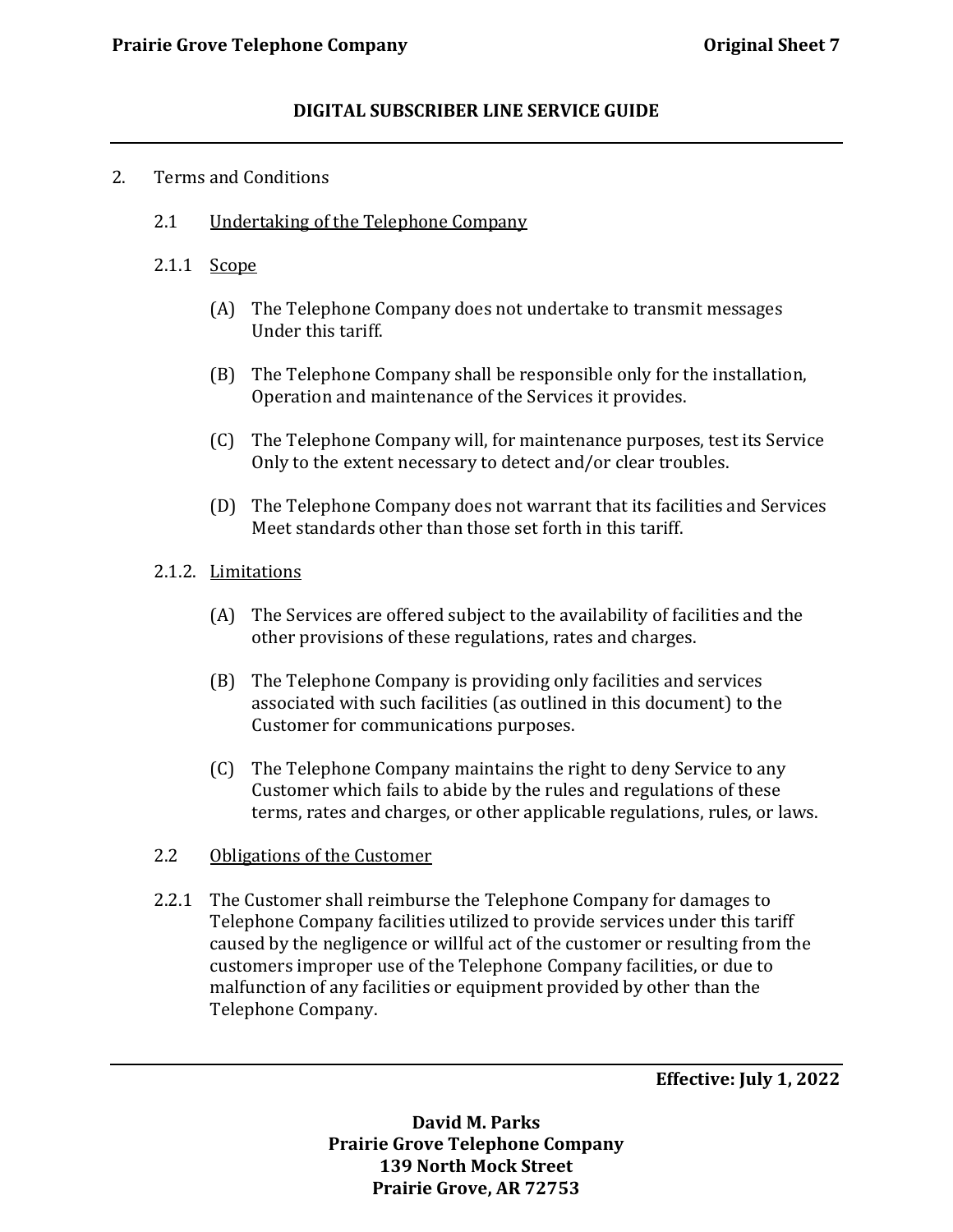- 2. Terms and Conditions (Cont'd)
	- 2.2 Obligations of the Customer (Cont'd)
	- 2.2.2 Damage to the Telephone Company's facilities caused by any negligence or willful act or acts on the part of the Customer shall result in the Customer reimbursing the Telephone Company for the damages.
	- 2.2.3 The Customer shall indemnify and save harmless the Company from and against all loss, liability, damage and expense, including reasonable counsel fees, due to claims for libel, slander, or infringement of copyright or trademark in connection with any material transmitted by the Customer using the Company's Services; and any other claim resulting from any act or omission of the Customer in the use of the Company's facilities.
	- 2.2.4 In the event a suit is brought by the Telephone Company, or an attorney is retained by the Telephone Company to enforce the terms of the Rates, Terms and Conditions or collect any bill against a Customer that Customer shall be responsible for payment of all reasonable attorney's fees, Court costs, costs of investigation and any and all other related costs and Expenses incurred by the Telephone Company in connection therewith.
	- 2.3 Liabilities of the Telephone Company
	- 2.3.1 Except as stated in this Section 2.3, the Telephone Company shall have no liability or damages of any kind arising out of or related to events, acts, rights or privileges contemplated in the Rates, Terms and Conditions.
		- (A) The liability of the Telephone Company for damages shall not exceed an amount equal to the charges under the Rates, Terms and Conditions applicable to the specific call (or portion thereof) that was affected. No other liability shall attach to the Telephone Company.

**Effective: July 1, 2022**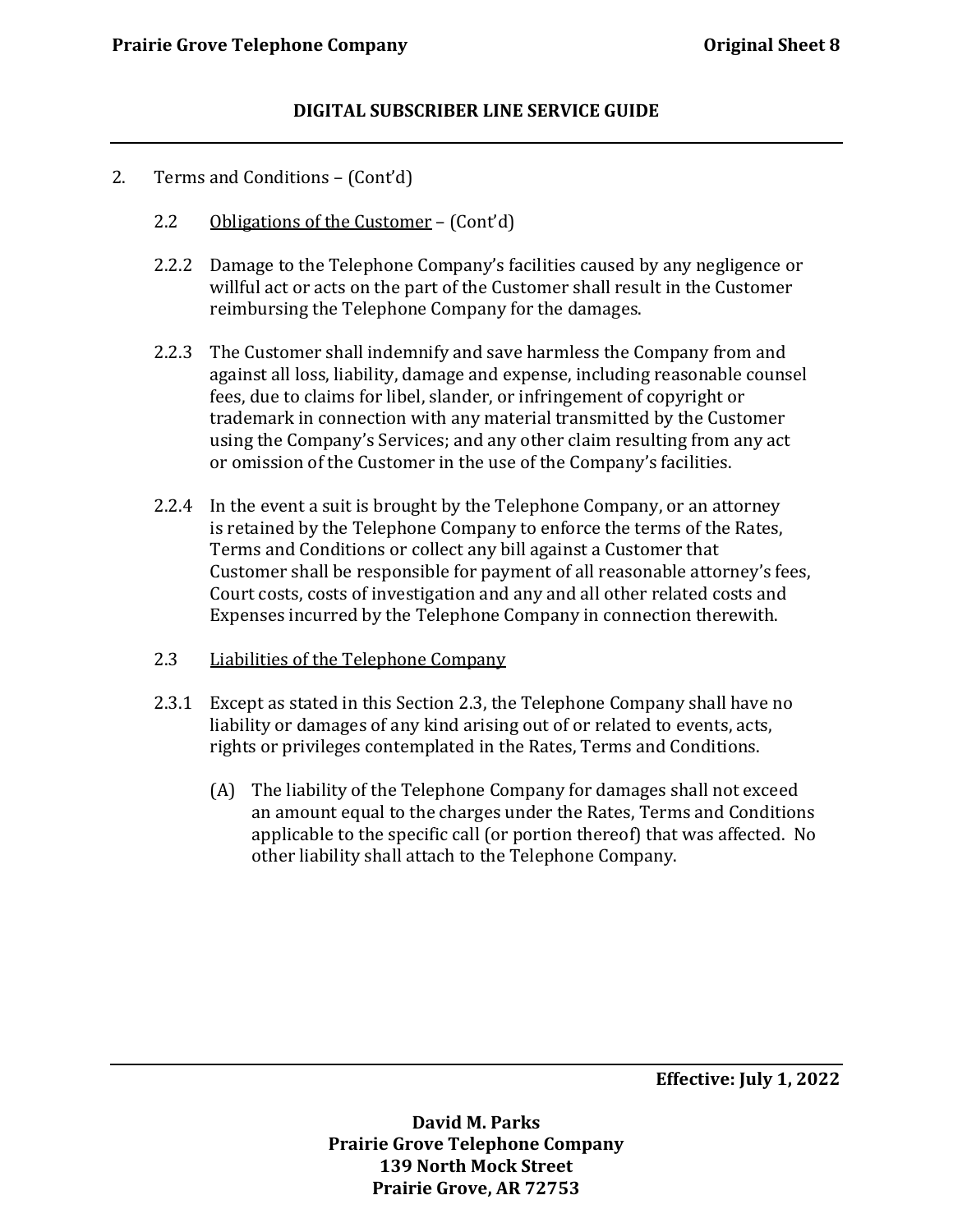- 2. Terms and Conditions (Cont'd)
	- 2.3 Liabilities of the Telephone Company (Cont'd)
		- (B) The Telephone Company shall not be liable for any delay or failure of performance or equipment due to causes beyond its control, including but not limited to: acts of God, fire, flood, explosion or other catastrophes; any law, order, regulation, direction action, or request of the United States government or of any other government, including state and local governments having or claiming jurisdiction over the Telephone Company, or of any department, agency, commission, bureau, corporation, or of any military authority; preemption of existing service in compliance with national emergencies; insurrections, riots; wars; unavailability of rights-of-way or materials; or strikes, lockouts work stoppages, or other labor difficulties.
		- (C) The Telephone Company shall not be liable for (a) any act or omission of any entity furnishing the Telephone Company or the Telephone Company's Customers facilities or equipment used for the interconnection with services; or (b) for the acts or omissions of other Common Carrier or warehousemen. The Telephone Company shall not be liable for any damages or losses due to the fault or negligence of the Customer or due to the failure or malfunction of Customer-provided equipment or facilities.

# 2.4 Payment Arrangements and Credit Allowances

#### 2.4.1 Payment of Rates, Charges and Deposits

(A) Deposits

In order to safeguard its interests, the Telephone Company may require a Customer to make a suitable deposit or provide a surety bond or letter of credit in the amount of the required deposit as a guarantee of the payment of charges. Such deposit may be required prior to establishing a service or at any time after the provision of a service to the Customer.

**Effective: July 1, 2022**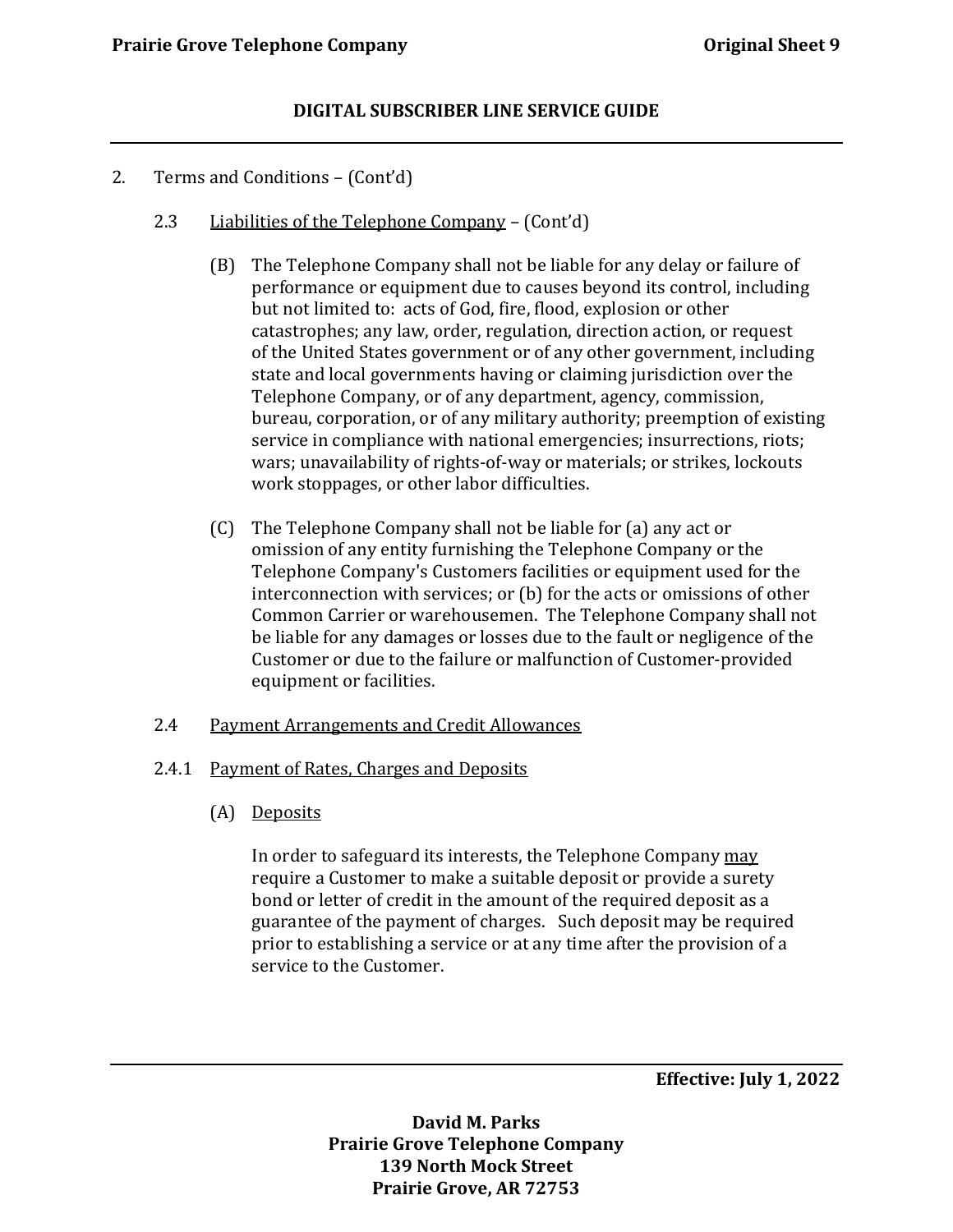- 2. Terms and Conditions (Cont'd)
	- 2.4 Payment Arrangements and Credit Allowances (Cont'd)
	- 2.4.1 Payment of Rates, Charges and Deposits (Cont'd)
		- (A) Deposits (Cont'd)

Such deposit will not exceed the estimated rates and charges for the service for a three (3) month period or \$1,000, as decided by the Telephone Company. The fact that a deposit has been made in no way relieves the Customer from complying with the Telephone Company's regulations as to the prompt payment of bills. At the Telephone Company's option, as the provision of the service to the Customer is terminated, the amount of the deposit will be refunded or credited to the Customer's account and any credit balance which may remain will be refunded.

In case of a cash deposit, for the period the deposit is held by the Telephone Company, the Customer could receive interest. The interest will be accrued for the period during which the deposit is held by the Telephone Company. The amount of interest calculated will be at the Telephone Companies discretion and will be representative to the reasonable industry or economic interest bearing situations.

A deposit does not relieve the Customer from making advance payments or from complying with the Telephone Company's regulations for the payment of bills in accordance with the terms herein and does not constitute a modification or waiver of the regulations of the Telephone Company providing for the discontinuance of service for nonpayment of any sums due the Telephone Company for services rendered.

#### (B) Description of Payment and Billing Period

Service is provided and billed on a monthly basis in advance to the month of service. Service continues to be provided and billed on a monthly basis until canceled by the Customer through notice give to the Telephone Company.

**Effective: July 1, 2022**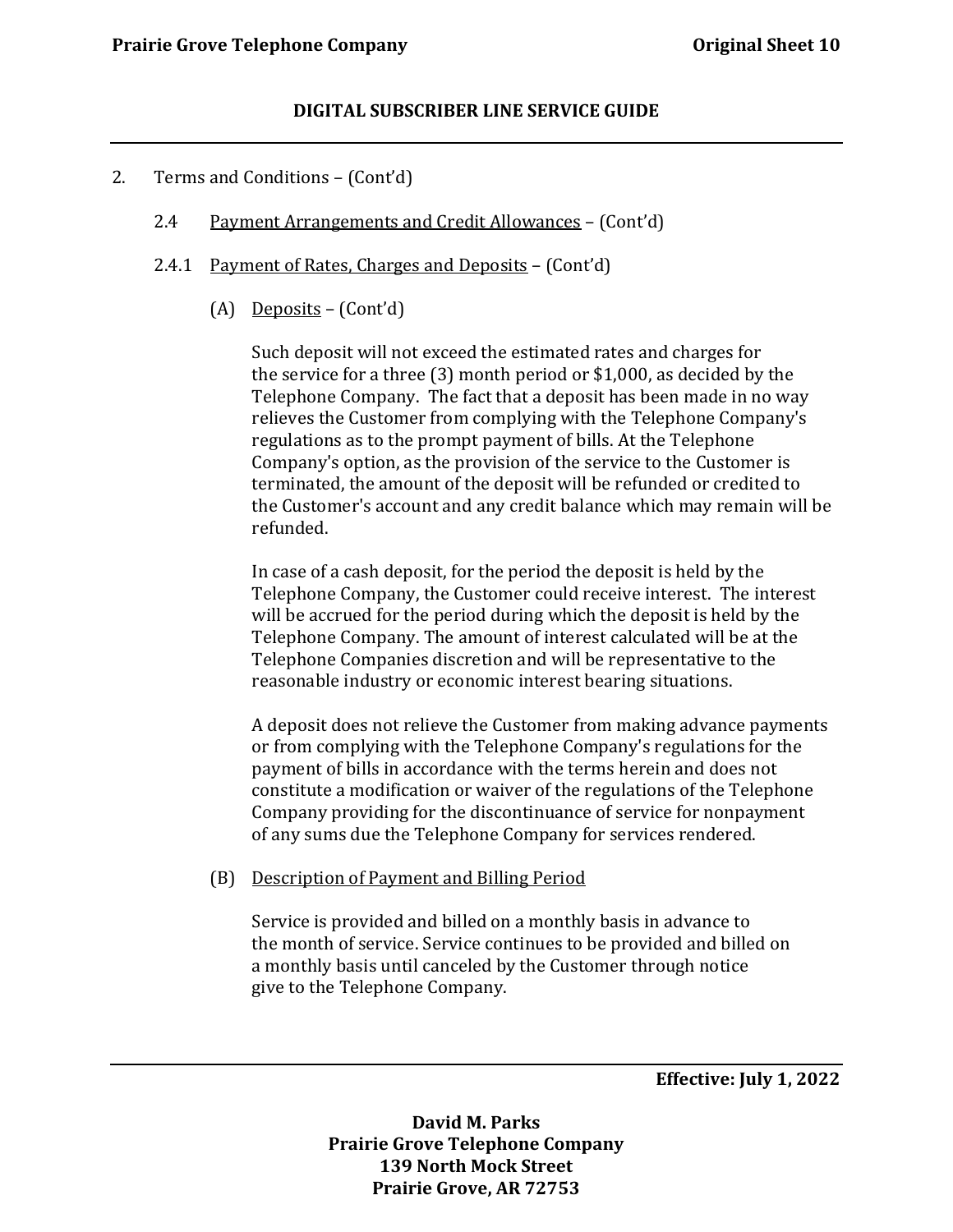- 2. Terms and Conditions (Cont'd)
	- 2.4 Payment Arrangements and Credit Allowances (Cont'd)
	- 2.4.1 Payment of Rates, Charges and Deposits (Cont'd)
		- (C) Proration of Charges

Adjustments for the quantities of services established or discontinued in any billing period beyond the minimum period set forth for services of this tariff will be prorated to the number of days based on a 30 day month. The Telephone Company will, upon request, furnish within 30 days of a request and at no charge to the Customer such detailed information as may reasonably be required for verification of any bill.

- (D) Payment Dates and Late Payment Penalties
	- (1) Payment will be due as specified on the Customer bill. A late charge of up to the highest interest rate allowable by state law will be applied to all amounts past due or \$2.50, as determined by the Telephone Company.
	- (2) Collection procedures and the requirement for a deposit are unaffected by the application of a late payment charge. The late payment charge does not apply to unpaid balances associated with disputed amounts. Undisputed amounts on the same bill are subject to the late payment charge if unpaid and carried forward to the next bill.
	- (3) Service may be denied or discontinued at the Telephone Company's discretion for nonpayment of amounts due the Telephone Company past the due date as specified in 2.4.1. D.1. Restoration of Service will be subject to all applicable installation charges.

**Effective: July 1, 2022**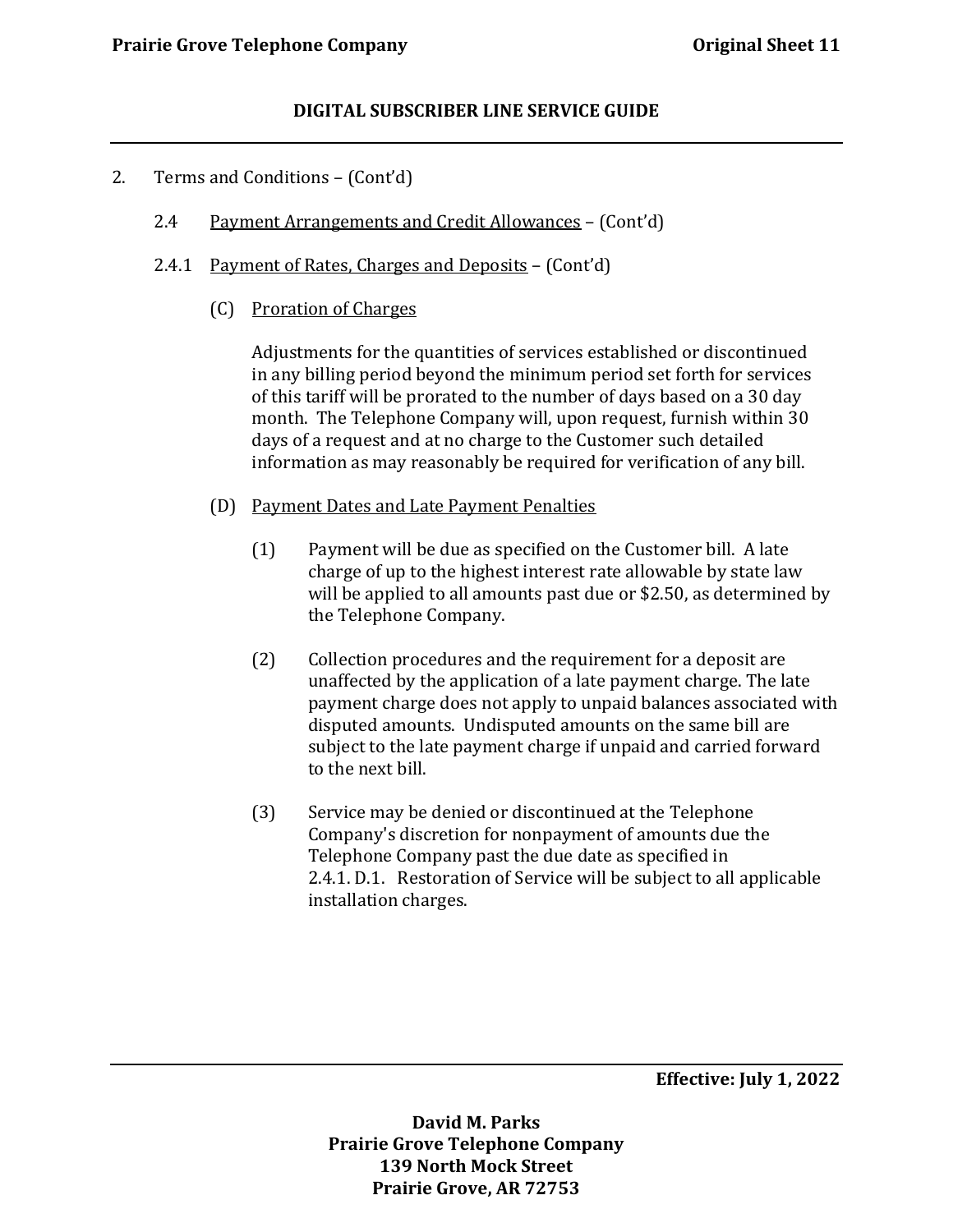- 2. Terms and Conditions (Cont'd)
	- 2.4 Payment Arrangements and Credit Allowances (Cont'd)
	- 2.4.1 Payment of Rates, Charges and Deposits (Cont'd)
		- (E) Taxes and Other Charges

In addition to payment for Services, the Customer must pay all taxes, fees, surcharges and other charges that the Telephone Company bills the Customer related to the service(s). Taxes, fees, and surcharges will be billed to the Customer in the amounts that the federal, state, and local authorities require the Telephone Company to charge. The Telephone Company will not provide advance notice of changes to taxes and surcharges, except as required by applicable law. All such charges shall be shown separately on the bill. The Customer is responsible for all other charges or payments (state, interstate, or local) made to the Telephone Company or any other entity associated with providing the service, or any other connections that may be required that do not fall within this tariff.

- (F) Billing Disputes
	- (1) A good faith dispute requires the Customer to provide a written claim to the Telephone Company. Instructions for submitting a dispute can be obtained by calling the billing inquiry number shown on the Customer's bill, or, when available, by accessing such information on the Telephone Company's website also shown on the Customer's bill. Such claim must identify in detail the basis for the dispute, and if the Customer withholds the disputed amounts, it must identify the account number under which the bill has been rendered, the date of the bill, and the specific items on the bill being disputed to permit the Telephone Company to investigate the merits of the dispute.

**Effective: July 1, 2022**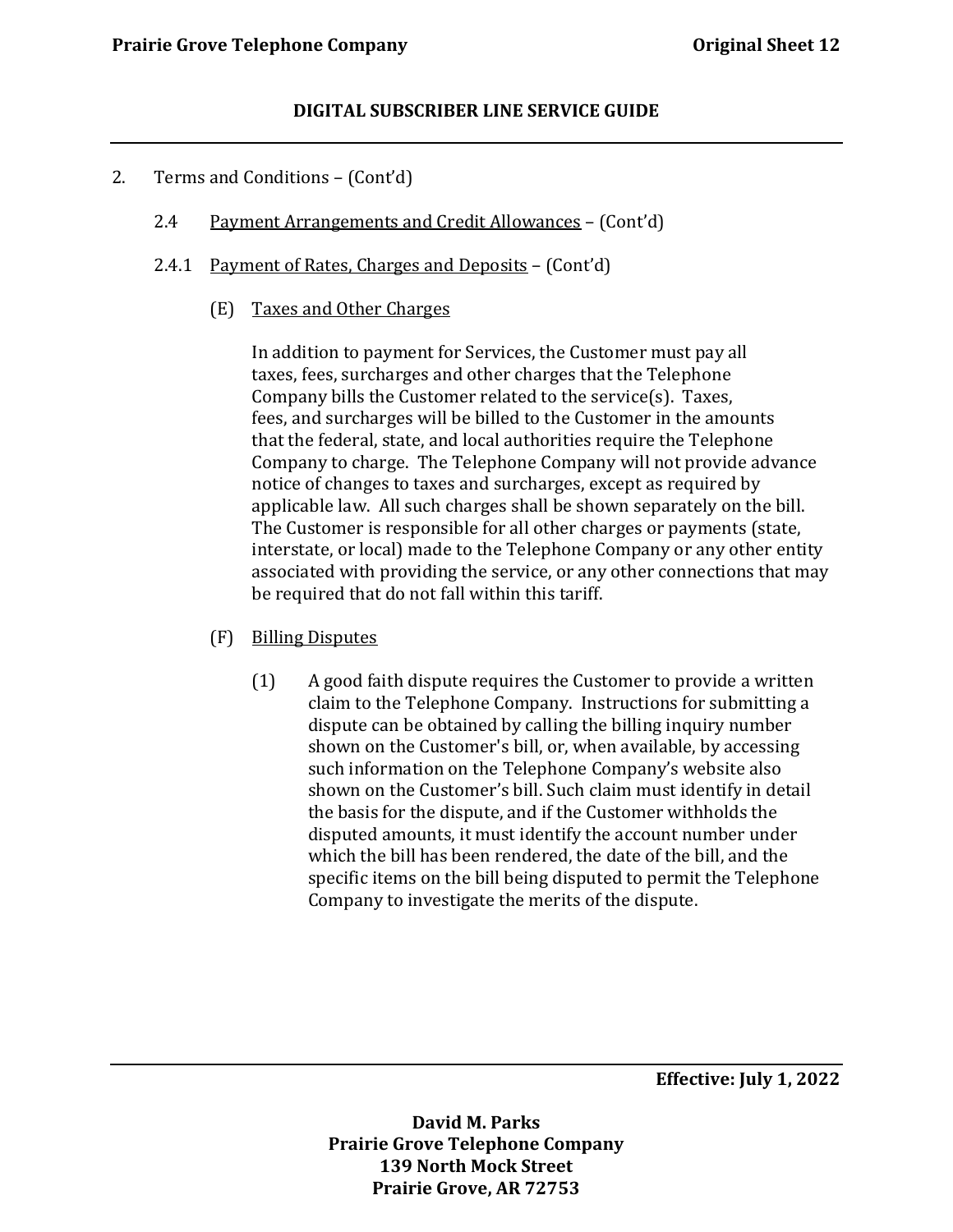- 2. Terms and Conditions (Cont'd)
	- 2.4 Payment Arrangements and Credit Allowances (Cont'd)
	- 2.4.1 Payment of Rates, Charges and Deposits (Cont'd)
		- (F) Billing Disputes (Cont'd)
			- (2) Customer must contact the Telephone Company within sixty (60) days of the date of the bill which contains the disputed charge. Refunds or adjustments will not be issued for any charge that is more than sixty (60) days old at the time the Customer notifies the Telephone Company.
			- (3) Customer may withhold the disputed portion of the bill pending resolution of the dispute, however all non-disputed charges on the bill must be paid by the bill due date indicated on that bill.
			- (4) The Telephone Company will notify the Customer of the results of its inquiry, and either adjust the billing, issue a credit, or notify the Customer that all or a portion of the disputed amount is still owed. Within fifteen (15) days thereafter, the Customer is required to pay the amount due.
			- (5) If Customer fails to pay this amount within the required time, the Customer account will be deemed past due and unpaid and the service will be subject to termination as described previously in this section. Any payments the Customer withholds pending resolution of the dispute may be subject to a late payment charge at the interest rate set in  $2.4.1(D)(1)$  above and applied to past due amounts.

**Effective: July 1, 2022**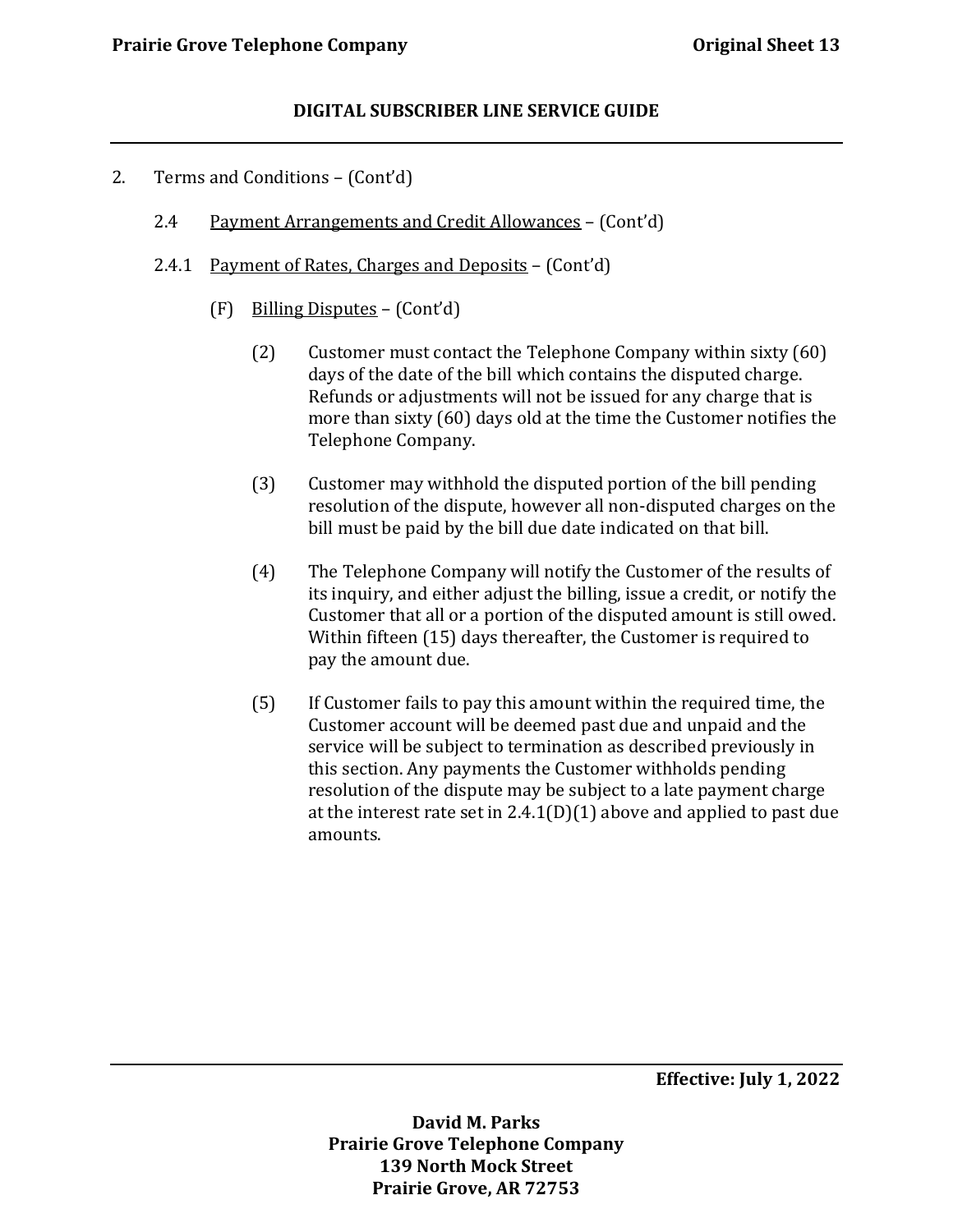- 2. Terms and Conditions (Cont'd)
	- 2.4 Payment Arrangements and Credit Allowances (Cont'd)
	- 2.4.2 Credit Allowance for Service Interruptions
		- (A) Credit for failure of Service will be allowed only when failure is caused by or occurs in the Company's facilities or equipment owned, provided and billed for by the Company. Credit allowances will also be allowed for any period where the Service is interrupted by the Company for access to its facilities for the purposes of investigating and clearing troubles and/or maintenance.
		- (B) Credit allowances for failure of Service or equipment starts when the Customer notifies the Company of the failure and ceases when the operation has been restored.
		- (C) The Customer shall notify the Company of failures of Service or equipment and make reasonable attempts to ascertain that the failure is not caused by Customer premises equipment or Customer provided facilities, any act, or omission of the Customer, or in wiring or equipment connected to the Customer's terminal.
		- (D) Only those portions of the Service or equipment operation disabled will be credited.
		- (E) A credit allowance will not be given for interruptions caused by the negligence or willful act of the Customer, or interruptions caused by failure of equipment or service not provided by the Company. A credit allowance also will not be given for any failure of performance hereunder due to causes beyond its control, including, but not limited to: (1) acts of God, fires, flood or other catastrophes; (2) any law, order, regulation, directive, action or request of the United States Government, or any other government, including state and local governments having jurisdiction over the Company, or of any department, agency, bureau, corporation or other instrumentality of any one or more of said governments, or of any civil or military authority; or (3) national emergencies, insurrections, riots, wars or other labor difficulties.

**Effective: July 1, 2022**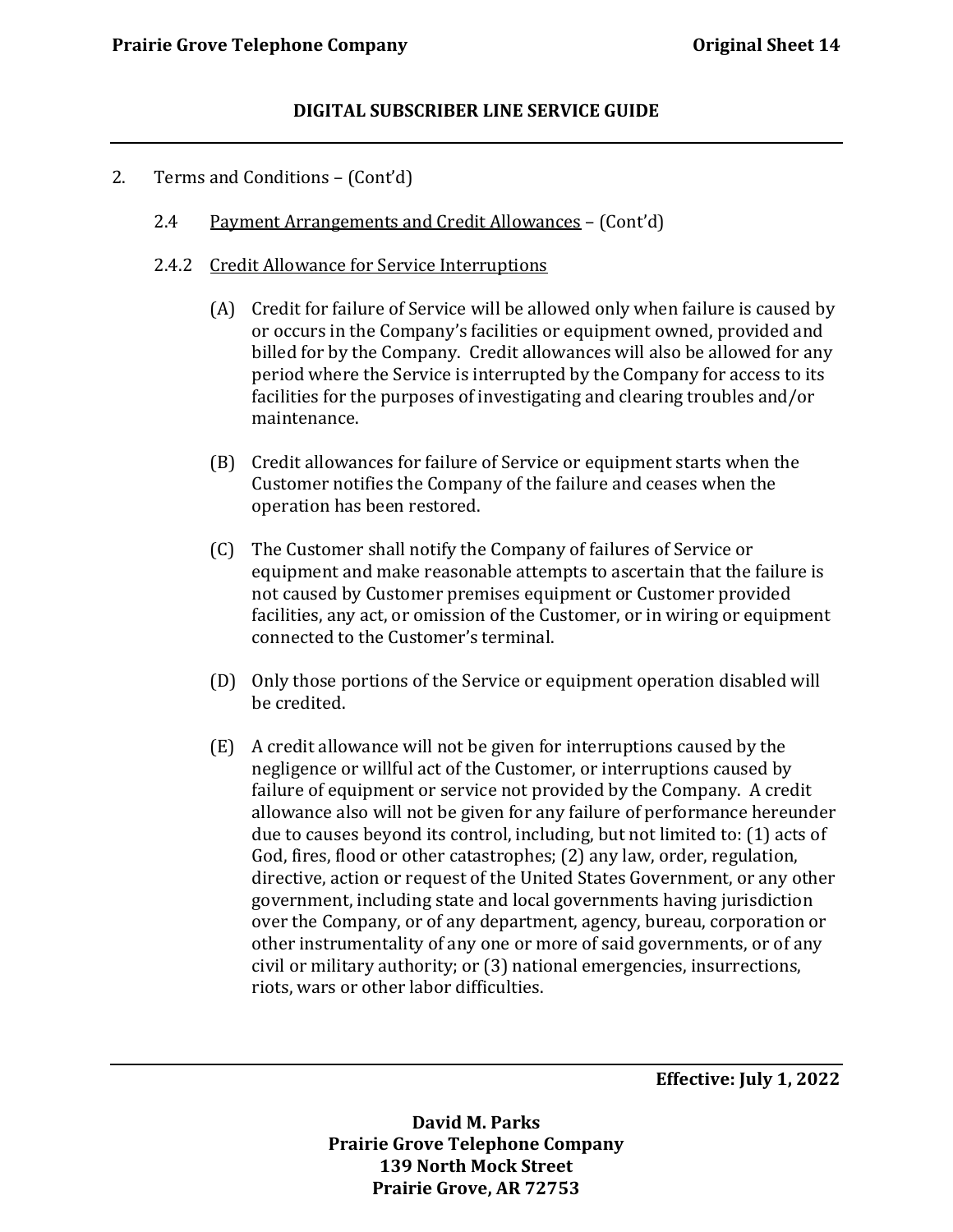- 2. Terms and Conditions (Cont'd)
	- 2.5 Executed Agreements

The Telephone Company and the Customer may execute an agreement (Agreement) setting forth, based on the Customer's application of service, the specific services available under the regulations, rates and charges that the Customer is ordering, the terms and volume commitments the Customer is establishing, and the type and volume of service the Customer is ordering. The Agreement shall incorporate by reference the regulations, rates and charges, which would be the current rates posted on the Telephone Company's website or delivered to the Customer via United States Postal Service.

- 3. Digital Subscriber Line Service
	- 3.1 General Regulations

DSL Services provide transmission services over local exchange service facilities that can be used for simultaneous voice and data communications. Service is provided, where available, between Customer Designated Premises (CDP) and designated Telephone Company central office (CO).

DSL Services use proprietary equipment to provide high-speed access. The equipment consists of Digital Subscriber Line Access Multiplexer (DSLAM) located in the CO and the corresponding remote "modem" unit located at the Customer premises.

**Effective: July 1, 2022**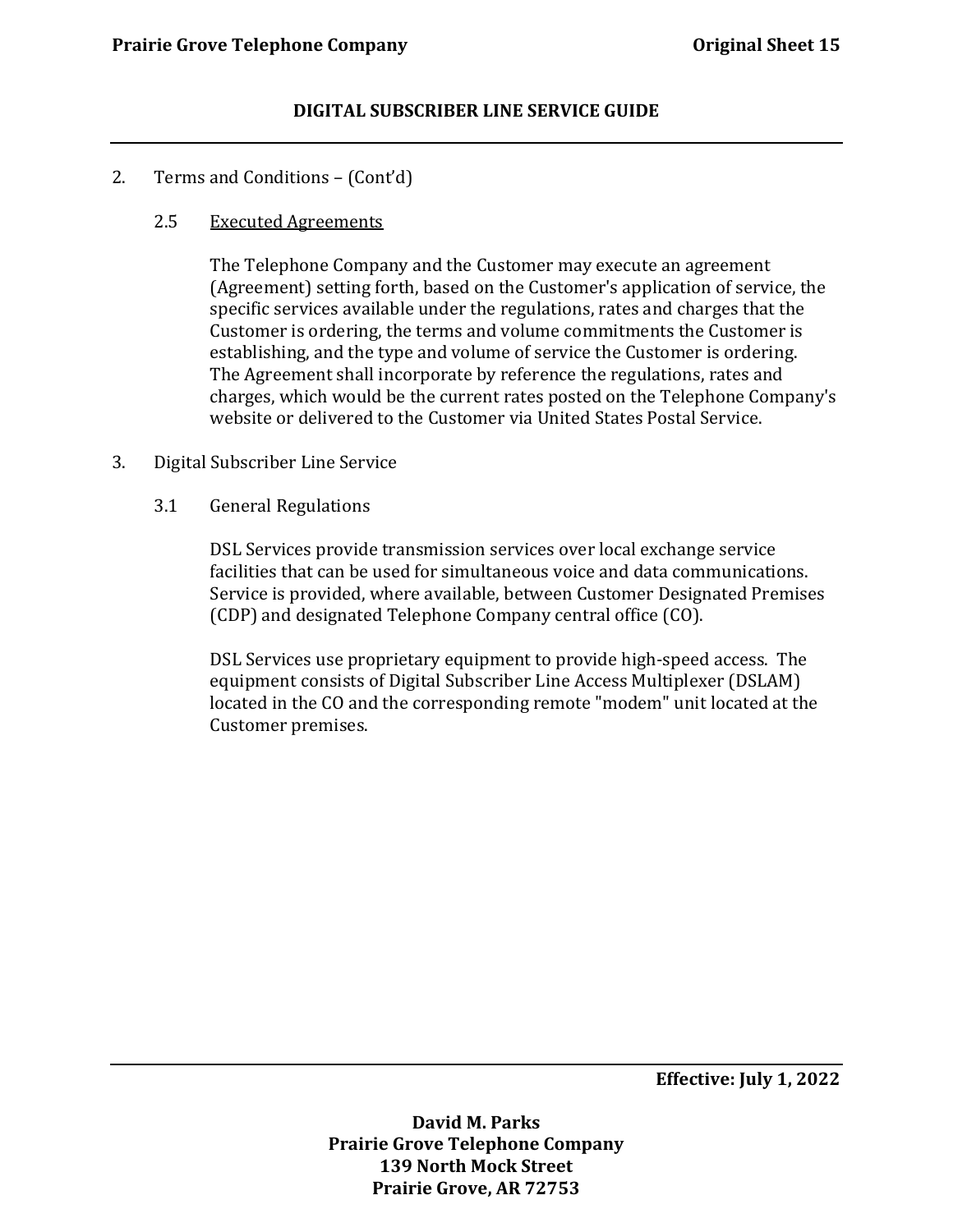#### 3. Digital Subscriber Line Service – (Cont'd)

#### 3.2 Installation

Installation of DSL Services will be from the CO to the surge protector located within the Network Interface Device (NID). If the Customer requires an adapter that includes a router, hub, firewall, other devices, or software they may purchase it from any third party or from the Telephone Company.

Monthly charges for DSL Services are for the circuit and CO termination. Network Interface Card (NIC) for the associated hardware or software is not included in the monthly charge.

If the Customer requires any special inside wiring they may contract with the Telephone Company or any third party provider for that special wiring. Nonrecurring charges include the service order and Customer premises visit. They do not include any Customer premises wiring charges beyond the Protector.

During Telephone Company promotions or at the Telephone Company's discretion, the installation fee may be waived. Installation (non-recurring) charges are set forth in Section 4.1 following.

**Effective: July 1, 2022**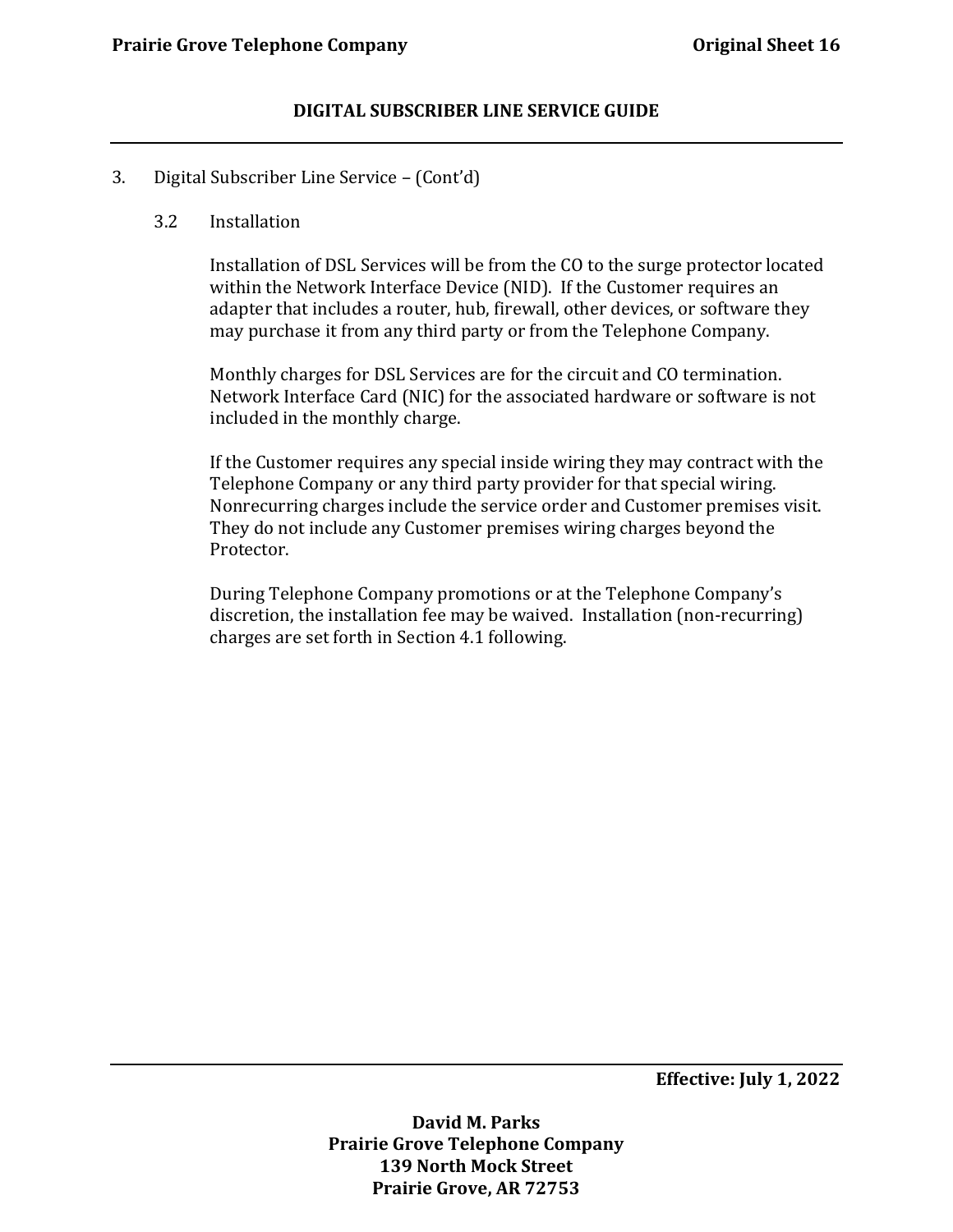- 3. Digital Subscriber Line Service (Cont'd)
	- 3.3 Conditions

The following conditions set forth by the Telephone Company are applicable for DSL Services provided by the Telephone Company:

- 3.3.1. The initial and minimum service period is one month. If Service is disconnected prior to the end of the minimum service period, the Customer will be assessed all applicable monthly recurring rates for the remainder of the minimum service period.
- 3.3.2. Specified data access rates are the peak download rates available on the local loop segment of the facility. The Telephone Company cannot guarantee effective throughput beyond the DSL circuit, for example, at an Internet Service Provider's (ISP's) server or at a Local Area Network (LAN) server.
- 3.3.3. Availability of the DSL Service is subject to facility limitations, including loop length and other network characteristics.
- 3.3.4 With 30 days' notice, the provision of DSL Service may be withdrawn.
- 3.3.5 For any reason that the local exchange line is disconnected, the Telephone Company will automatically disconnect the DSL Service
- 3.3.6 The Telephone Company has bundling prices available at their discretion.

**Effective: July 1, 2022**